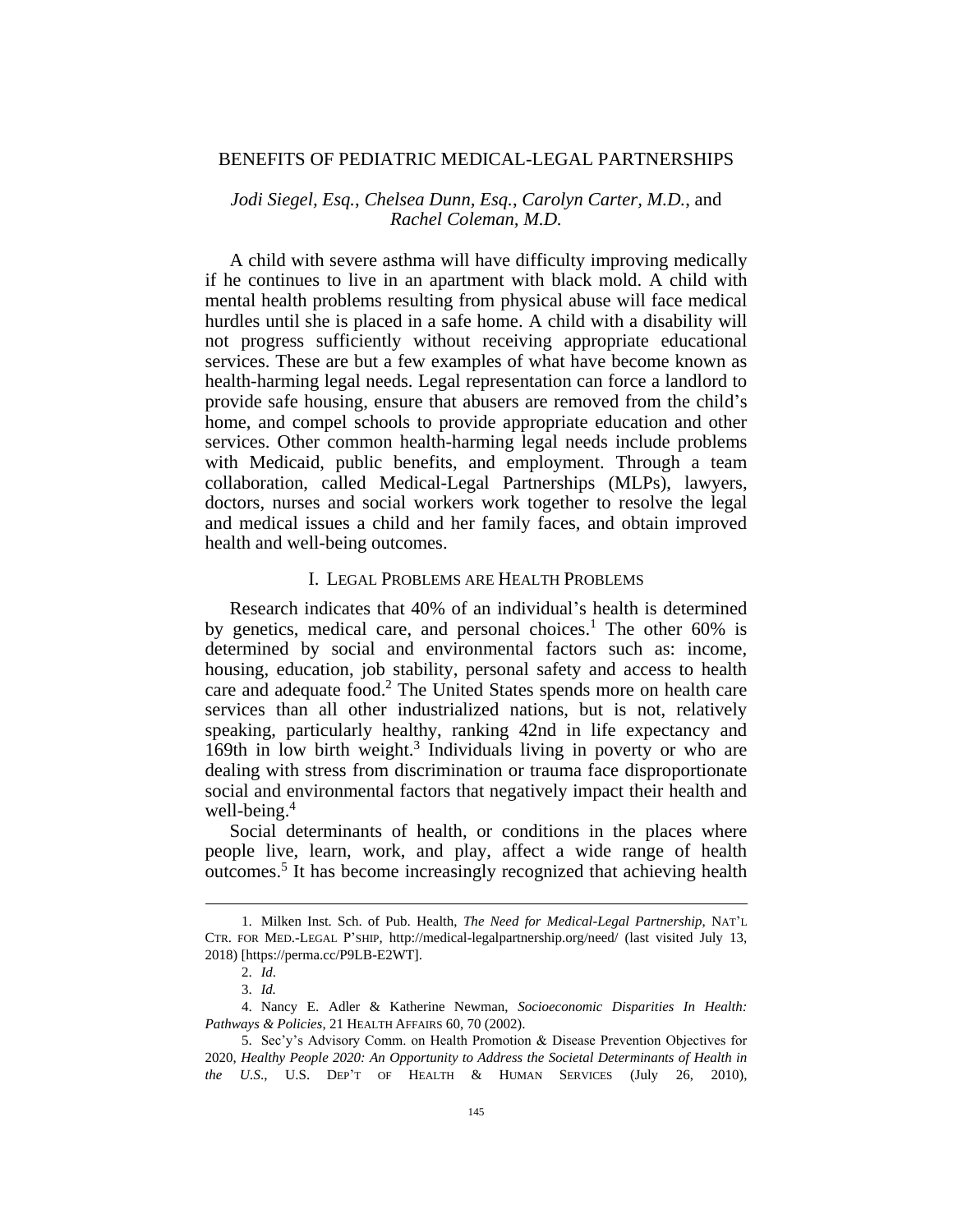is about more than optimal management of medical conditions.<sup>6</sup> Social determinants of health may impede treatment and recovery, making healthy outcomes elusive until health-harming legal needs and inequalities in social and physical environmental factors are addressed.<sup>7</sup>

A study conducted by the Legal Services Corporation indicates that 71% of low-income households have experienced a civil legal problem in the last year, and that seven in ten of those with a legal need report it has significantly affected their lives.<sup>8</sup> One in four low-income households has experienced six or more civil legal problems in the past year, but low-income Americans seek professional legal help for only 20% of the legal problems they face.<sup>9</sup> Most who do not seek help fail to do so because they do not realize their problem is legal and are unaware of available resources and assistance.<sup>10</sup>

Lawyers, particularly legal aid lawyers, have an in-depth understanding of relevant policies, laws, and systems, and seek out solutions at the individual and policy levels to a range of health-related social and legal needs.<sup>11</sup> Lawyers in a MLP can resolve individual legal problems, obtain systemic reform, train clinical staff to identify legal issues and policy barriers, and change institutional practices.<sup>12</sup> The goal is to disrupt the cycle of returning people to the unhealthy conditions that would otherwise bring them back to the clinic or hospital.<sup>13</sup>

Many positive impacts on a person's health and well-being as a result of legal advocacy have been documented. People with asthma are admitted to the hospital and emergency room less frequently and have reduced need for medication.<sup>14</sup> Obtaining monetary public benefits assists patients in affording medical care.<sup>15</sup> Child health and well-being

https://www.healthypeople.gov/2010/hp2020/advisory/SocietalDeterminantsHealth.htm [https://perma.cc/3EQL-NZEP].

<sup>6.</sup> *Id.*

<sup>7.</sup> Heather A. McCabe & Eleanor D. Kinney, *Medical Legal Partnerships: A Key Strategy for Addressing Social Determinants of Health*, 25 J. GEN. INTERN. MED. (Supp. 2) 200 (2010).

<sup>8.</sup> LEGAL SERVICES CORP., THE JUSTICE GAP: MEASURING THE UNMET CIVIL LEGAL NEEDS OF LOW-INCOME AMERICANS 7 (2017).

<sup>9.</sup> *Id.*

<sup>10.</sup> *Id.*

<sup>11.</sup> Milken Inst., *supra* note 1.

<sup>12.</sup> *Id.*

<sup>13.</sup> *Id.*

<sup>14.</sup> Mary M. O'Sullivan et al., *Environmental Improvements Brought by the Legal Interventions in the Homes of Poorly Controlled Inner-city Adult Asthmatic Patients: A Proofof-Concept Study*, 49 J. ASTHMA 911, 913–14 (2012).

<sup>15.</sup> Melissa D. Klein et al., *Doctors & Lawyers Collaborating to HeLP Children— Outcomes from a Successful Partnership between Professions*, 24 J. HEALTH CARE FOR POOR & UNDERSERVED 1063, 1071 (2013).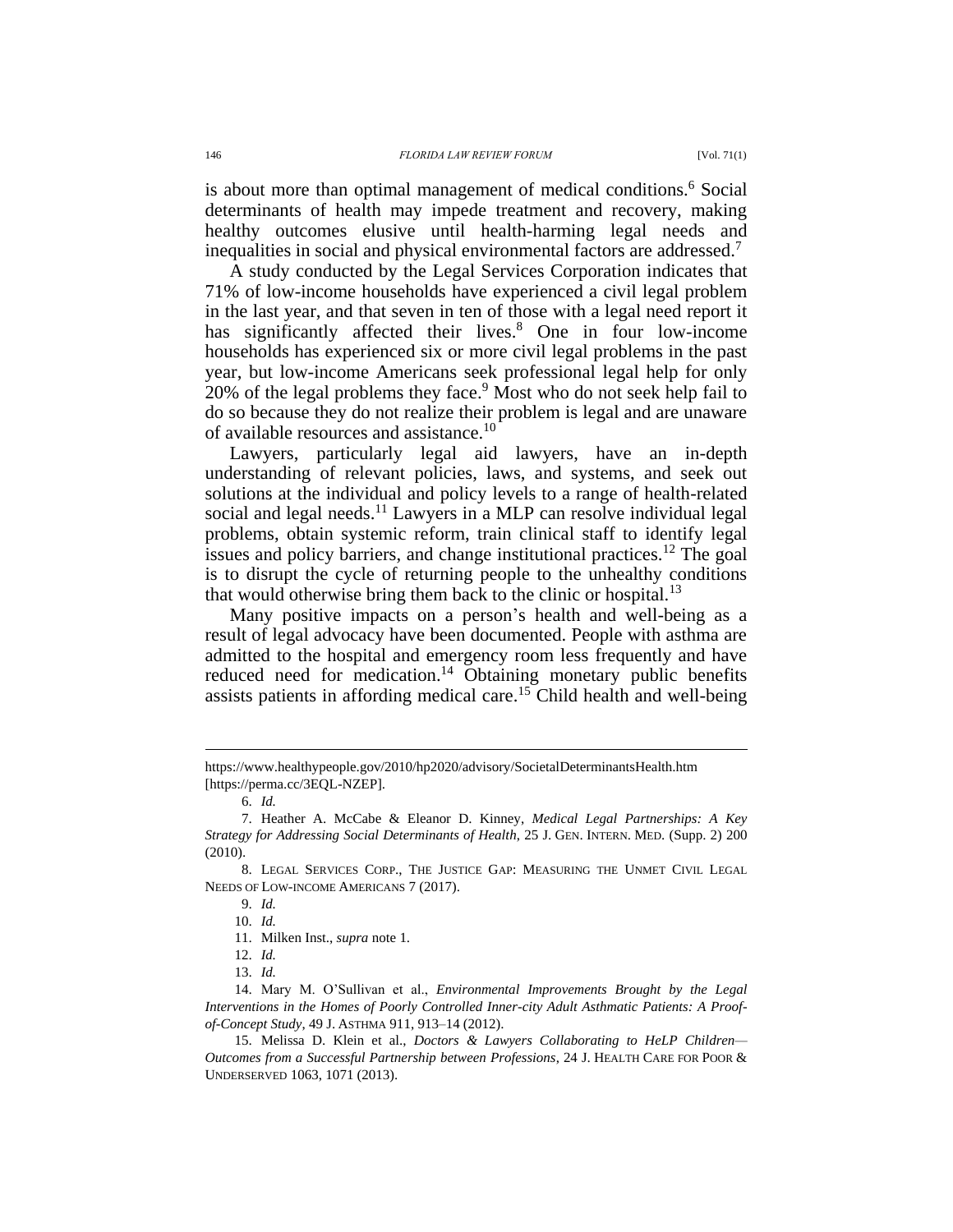improves due to increased access to food and income supports.<sup>16</sup> Stress is reduced and adherence to medical treatment improves in cancer patients.<sup>17</sup> People report less stress and improved mental health.<sup>18</sup> Families of healthy newborns increase their use of preventive health care.<sup>19</sup>

Furthermore, positive financial impacts on the medical partners also have been identified. Less money is spent on health care services for the people who would otherwise frequently go to the hospital, and use of preventative health care increases.<sup>20</sup> Clinical services are more frequently reimbursed by public and private payers. One rural MLP showed a 319% return on the hospital's investment.<sup>21</sup> A palliative carebased MLP recovered nearly \$1 million for the hospital.<sup>22</sup> It is clear that the development of an MLP can have a positive impact on individual patients, medical facilities, and an entire community.

#### II. MEDICAL LEGAL PARTNERSHIP INTEGRATION MODELS

Multiple methods exist to integrate legal services into a health care setting. All of these programs have a common purpose and function: uniting clinical providers and lawyers as part of a single health care team to holistically meet the needs of their clients.<sup>23</sup> The two primary methods we will focus on are the referral network model and the embedded model.

In the referral network model, legal needs are treated as "loosely connected" to patient well-being; legal professionals are described as "valued allies" whose services are distinct from the health care

22. Kerry Rodabaugh et al., *A Medical—Legal Partnership as a Component of a Palliative Care Model*, 13 J. PALLIATIVE MEDICINE 15, 16 (2010).

<sup>16.</sup> Dana Weintraub et al., *Pilot Study of Medical-Legal Partnership to Address Social and Legal Needs of Patients*, 21 J. HEALTH CARE FOR POOR & UNDERSERVED 157, 165 (2010).

<sup>17.</sup> Stewart Fleishman et al., *The Attorney As the Newest Member of the Cancer Treatment Team*, 24 J. CLINICAL ONCOLOGY 2123, 2124 (2006).

<sup>18.</sup> Anne M. Ryan et al., *Pilot Study of Impact of Medical-Legal Partnership Services on Patients' Perceived Stress & Wellbeing*, 23 J. HEALTH CARE FOR POOR & UNDERSERVED 1536, 1542 (2012).

<sup>19.</sup> Robert Sege et al., *Medical-Legal Strategies to Improve Infant Health Care: A Randomized Trial*, 136 PEDIATRICS 97, 104 (2015).

<sup>20.</sup> Jeffrey Martin et al., *Embedding Civil Legal Aid Services In Care for High-Utilizing Patients Using Medical-Legal Partnership*, HEALTH AFFAIRS BLOG (Apr. 22, 2015), https://www.healthaffairs.org/do/10.1377/hblog20150422.047143/full/ [https://perma.cc/3KFW-M78D].

<sup>21.</sup> James Teufel et al., *Rural Medical-Legal Partnership and Advocacy: A Three-Year Follow-up Study*, 23 J. HEALTH CARE FOR POOR & UNDERSERVED 705, 707–710 (2012).

<sup>23.</sup> Tisha Beeson et al., *Making the Case for Medical Legal Partnerships: A Review of the Evidence*, NAT'L CTR. FOR MED.-LEGAL P'SHIP 4 (2013), http://medical-legalpartnership.org/wpcontent/uploads/2014/03/Medical-Legal-Partnership-Literature-Review-February-2013.pdf [https://perma.cc/Y375-9R5N].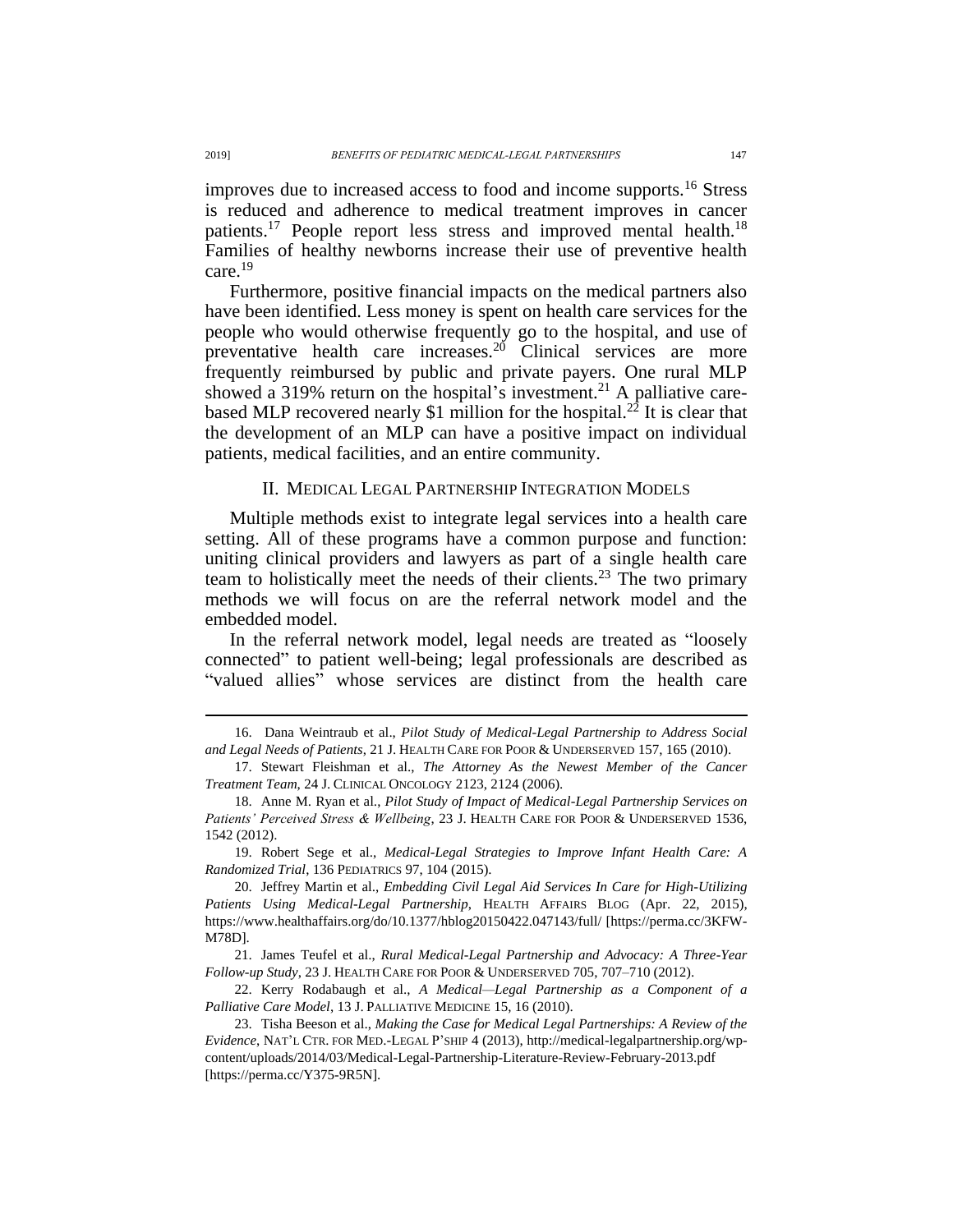providers' services.<sup>24</sup> The healthcare providers make referrals to the legal team of the MLP, and attorneys will then meet separately with the patient/potential client.<sup>25</sup> In this type of model, there is generally no routine training, no structured feedback loop between the legal and medical providers, and no shared data across systems.<sup>26</sup> While this model offers flexibility and requires fewer resources from legal representatives of the partnership, it can result in inconsistent screening for health-harming legal needs, and therefore inconsistent access to legal assistance for patients.<sup>27</sup>

Medical-legal partnerships may also function in an embedded or fully integrated model.<sup>28</sup> In this type of structure, legal needs are seen as directly connected to patient health, and the legal services are formally recognized by the health care provider as a part of the service system.<sup>29</sup> The legal team will see patients at the health care provider's office location, participate in meetings with doctors and administrators, and help set clinical and systemic priorities.<sup>30</sup> The medical and legal teams participate in regular trainings and jointly gather, share, and analyze data.<sup>31</sup> This model requires dedicated staff time from both medical and legal partners but offers consistent screening, regular access to legal assistance, and makes preventative legal care a regular part of the health care institution's practice.  $32$ 

## III. LEGAL SOLUTIONS CAN DRAMATICALLY IMPROVE THE LIVES OF **CHILDREN**

MLPs across the country have been founded to serve a variety of populations, including children, the elderly, adults with HIV, chronically ill adults, oncology patients, low-income patients, and veterans.<sup>33</sup> Many MLPs focus on pediatric patients, perhaps in recognition of the fact that the health of children in particular is impacted by poor social conditions over which they have no control, and that improving the health of a child can have a significant impact on the "health of the adult that child will become" and the generations that

<sup>24.</sup> Milken Inst. Sch. of Pub. Health, *The Medical-Legal Partnership Toolkit Phase I: Laying the Groundwork*, NAT'L CTR. FOR MED.-LEGAL P'SHIP 9 (2015), http://medicallegalpartnership.org/wp-content/uploads/2017/11/MLP-Toolkit-Phases-I-and-II.pdf [http://perma.cc/Y5WD-GYKJ].

<sup>25.</sup> *Id.*

<sup>26.</sup> *Id.*

<sup>27.</sup> *Id.*

<sup>28.</sup> *Id.*

<sup>29.</sup> *Id.*

<sup>30.</sup> *Id.*

<sup>31.</sup> *Id.*

<sup>32.</sup> *Id*.

<sup>33.</sup> Beeson et al., *supra* note 23.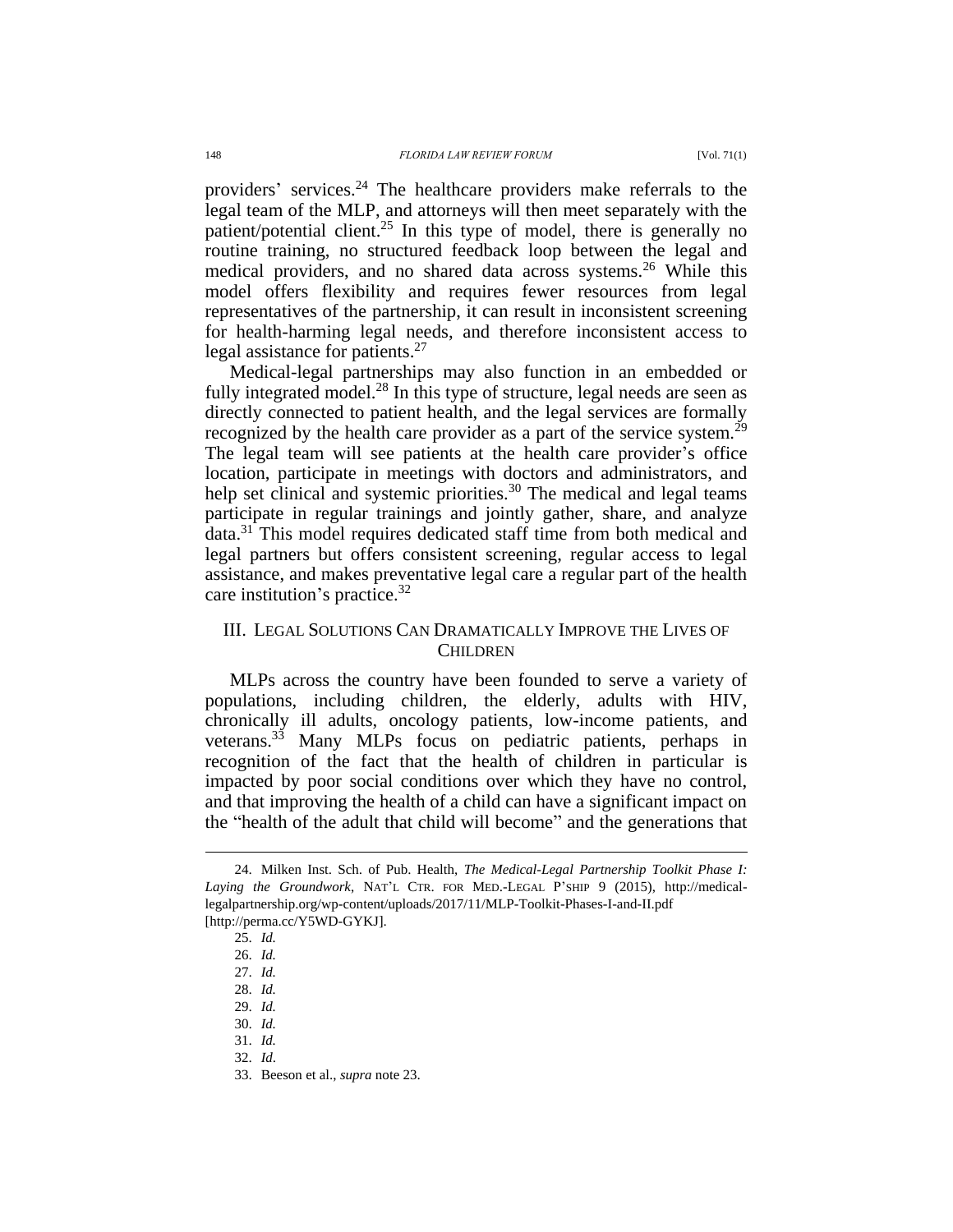follow.<sup>34</sup> Moreover, when an MLP focuses on legal interventions for children, it can take a multi-faceted approach to assisting whole families, helping to address both the child's immediate legal needs and legal needs of the caregiver in order to ultimately provide that child with a home environment that is safe, secure, and stable.<sup>35</sup>

The harms facing underserved children that can be addressed through an MLP are broad and varied. When a child in Atlanta who desperately needed a heart transplant did not qualify for the transplant list due to an unstable home situation that would have made posttransplant care impossible, the Health Law Partnership (HeLP) assisted the family in transferring custody of the child to the grandparents.<sup>36</sup> That child now has a new heart.<sup>37</sup> In Cleveland, the parents of a schoolaged girl hospitalized for a severe mental health crisis turned to the Community Advocacy Program MLP for assistance after their application for disability benefits was denied. $38$  The family needed to supplement their income so her mother could stay home to care for her while she was unable to attend school due to her mental health needs,  $39$ Appealing the denial of benefits was easily done, but the lawyer helping the family recognized something that neither the doctors nor parents had: this child was still entitled to receive an education despite her disability.<sup>40</sup> She was evaluated for special education services and, after her discharge from the hospital, began attending a school that had necessary mental health supports, to great success.<sup>41</sup>

The impact of a MLP can also be far-reaching. Energy insecurity (e.g., a utility shut off) is a harmful environmental stressor that can impact proper child development, exacerbate special healthcare needs and chronic conditions, and increase a child's risk of unintentional injury (from exposure to fire and carbon monoxide risks or open

<sup>34.</sup> Amy Lewis Gilbert & Steven Downs, *Medical Legal Partnership & Health Informatics Impacting Child Health: Interprofessional Innovations*, 29 J. INTERPROF. CARE 564, 564 (2015).

<sup>35.</sup> AMY FINE & PATSY HAMPTON, PROMOTING CHILDREN'S LONG-TERM HEALTH & FUNCTIONING: APPLYING A LIFE COURSE APPROACH TO PEDIATRIC CARE FOR CHILDREN WITH SPECIAL HEALTH NEEDS 11 (Lucile Packard Foundation for Children's Health 2015), https://www.lpfch.org/sites/default/files/field/publications/promoting\_childrens\_longterm\_health\_and\_functioning.pdf [https://perma.cc/XF45-KRJH].

<sup>36.</sup> Kim Krisberg, *Medical-Legal Partnerships Help Patients Address Barriers to Health*, AAMC NEWS (Oct. 2015), https://news.aamc.org/patient-care/article/medical-legal-partnershipshelp-patients/ [https://perma.cc/Y57K-ZKMZ].

<sup>37.</sup> *Id.*

<sup>38.</sup> Mallory Curran, *Preventative Law: Interdisciplinary Lessons from Medical-Legal Partnership*, 38 N.Y.U. REV. L. & SOC. CHANGE 595, 596–97 (2014).

<sup>39.</sup> *Id.* at 596.

<sup>40.</sup> *Id.* at 597.

<sup>41.</sup> *Id.*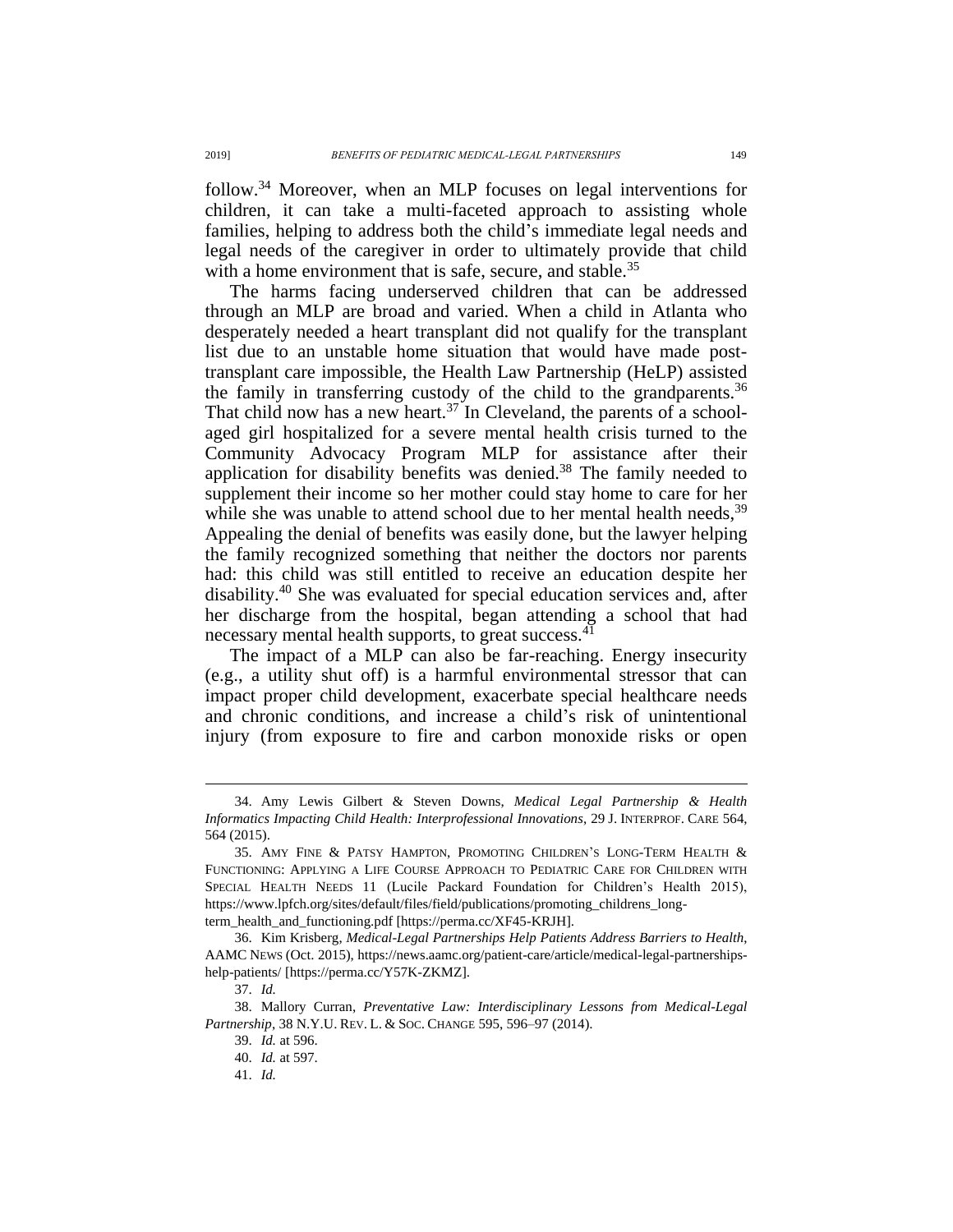windows).<sup>42</sup> The PhilaKids MLP developed a protocol for screening their pediatric patients for energy insecurity and providing a "certification of medical need" to qualified families, preventing their utilities (gas, electric, and water) from being shut off. $43$  They found that it was the third-most identified unmet need following health insurance and lack of food resources. After implementing the protocol, the MLP helped 396 families submit medical certifications and increased approvals by the utility companies by 65 percent.<sup>44</sup>

Asthma is one chronic condition in particular that can be affected by harmful environmental exposures more likely to be present in poor housing conditions, including inadequate heat or poor ventilation, mold and mildew, dust, rodents, and insect infestations.<sup>45</sup> Healthy Together, a partnership of Children's Law Center (CLC) and six health facilities in Washington, D.C., helped an 8-year-old hospitalized for severe asthma obtain sanitary housing after an inspection of her home showed evidence of rodent and insect infestation; in her new home, her acute episodes occurred less frequently, and her visits to the emergency room ceased.<sup>46</sup> After seeing many such cases and recognizing the disproportionate impact of asthma on certain sections of the city, Healthy Together obtained a grant allowing it to focus on improving housing conditions that exacerbate pediatric asthma in Southeast  $D.C.<sup>47</sup>$ 

The difference a MLP can make can reach even further than the patients of one clinic or one area to become truly systemic. When a family of nine children tested positive for lead poisoning due to elevated levels in their Chicago Housing Authority home, their mother faced a difficult decision: remain in the home where her children were being poisoned, or move and become homeless.<sup>48</sup> Instead, Erie Family Health

<sup>42.</sup> Daniel Taylor et al., *Keeping the Heat on for Children's Health: A Successful Medical-Legal Partnership Initiative to Prevent Utility Shutoffs in Vulnerable Children*, 26 J. HEALTH CARE FOR POOR & UNDERSERVED 676, 677–78 (2015).

<sup>43.</sup> *Id.* at 678.

<sup>44.</sup> *Id.* at 682.

<sup>45.</sup> Robert Pettignano et al., *Can Access to a Medical-Legal Partnership Benefit Patients with Asthma who Live in an Urban Community?,* 24 J. HEALTH CARE FOR POOR & UNDERSERVED 706, 712 (2013).

<sup>46.</sup> Arooj Sami, *Medical-Legal Partnership Helps Children East of the River*, WASH. COUNCIL OF LAWYERS 1–4 (Dec. 17, 2015), https://wclawyers.org/medical-legal-partnershipshelps-children-east-of-the-river/ [https://perma.cc/2JFP-BNWH].

<sup>47.</sup> *Performance Oversight Hearing: Hearing Before the D.C. Council Comm. on Health*  (2018) (statement of Anne Cunningham, Senior Pol'y Att'y of the Children's Law Center), http://www.childrenslawcenter.org/sites/default/files/attachments/testimonies/CLC%20Testimo ny%20--%20DOH%202018%20Oversight.pdf [https://perma.cc/237X-WKX9]; *Healthy Together Medical-Legal Partnership for Improving Asthma in Southeast DC*, BUILDHEALTHCHALLENGE, http://buildhealthchallenge.org/communities/2-healthy-togethermedical-legal-partnership/ (last visited July 17, 2018) [https://perma.cc/98TS-WA7P].

<sup>48.</sup> Kate Marple & Erin Dexter, *Keeping Children Safe from Lead Poisoning*, NAT'L CTR.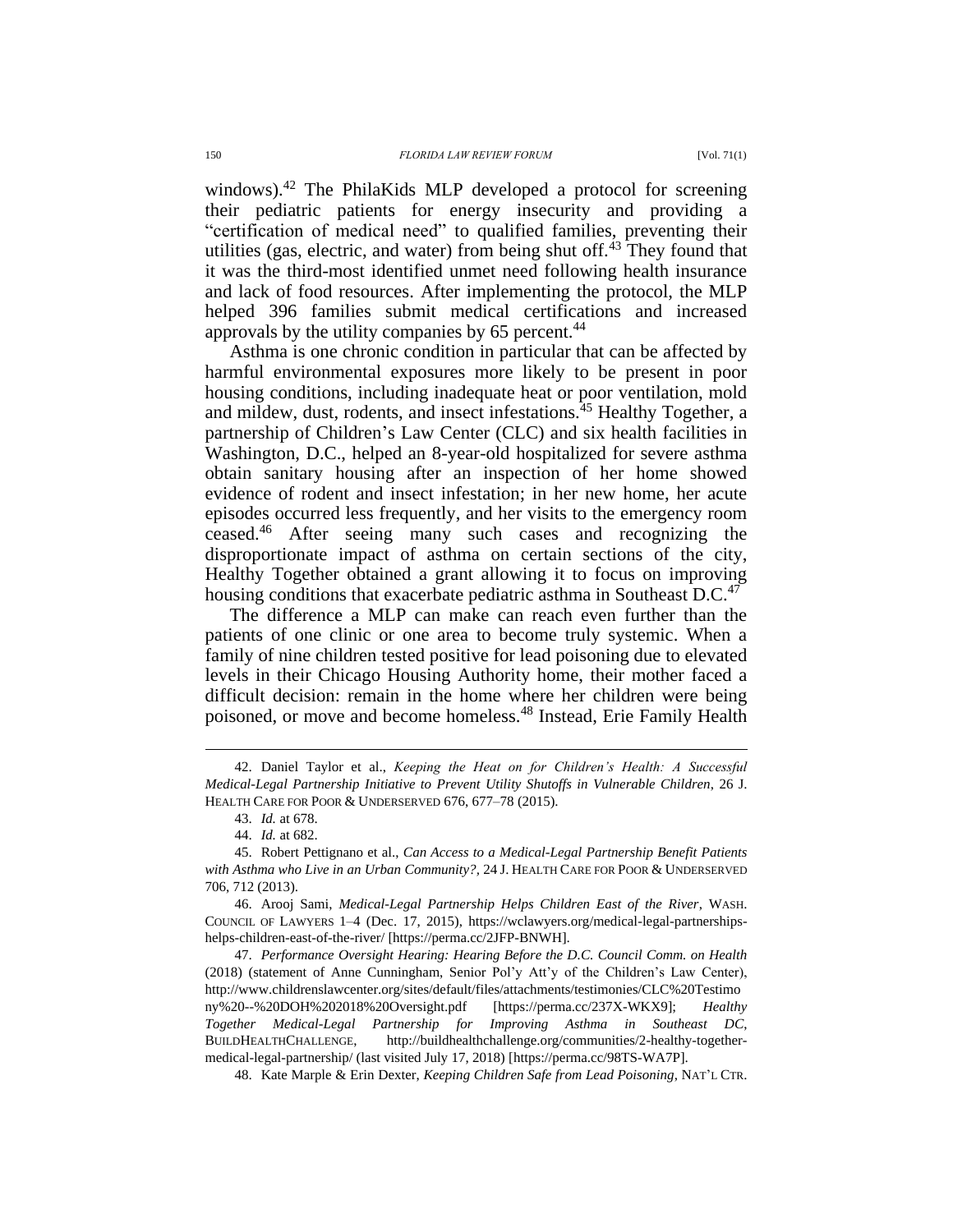Center referred her to their MLP with Loyola University Chicago School of Law and LAF Chicago, which successfully obtained a reasonable accommodation under the Americans with Disabilities Act, allowing the family to move immediately without losing their housing assistance.<sup>49</sup> The MLP helped the family obtain public benefits to increase their income and obtained special education services for the children who had been impacted by the lead poisoning.<sup>50</sup> The MLP then focused on systemic change: they built a nation-wide coalition and petitioned the Department of Housing and Urban Development (HUD) to adopt the Center for Disease Control and Prevention's definition of lead poisoning.<sup>51</sup> HUD not only implemented these changes but issued a "Lead-Free Kids Toolkit" encouraging local public housing authorities to conduct lead assessments and directing them to sources of financial assistance to do so. $52$ 

#### IV. DEVELOPMENT OF A UF/SLC HEALTHY KIDS MLP

In an effort to bring similar successes in reducing health-harming legal needs to children served by the University of Florida (UF), Southern Legal Counsel (SLC) is partnering with the Severe Asthma Center of UF Pediatrics to offer the UF/SLC Healthy Kids MLP to its patients. This collaboration presents an ideal launching ground for a pediatric MLP; as noted above, severe asthma patients tend to have an increased risk of poor environmental conditions and health-harming legal needs and see substantially improved outcomes after legal interventions.<sup>53</sup> Our model will be a hybrid of the two models discussed earlier, sometimes referred to as a "partially-integrated" MLP.<sup>54</sup> SLC's legal services will complement the health services provided by the doctors and nurses of the Severe Asthma Center**.** Legal staff will be regularly on-site during clinic hours, meeting with patients and collaborating with clinic staff to deliver holistic care to patients and their families.

Our partnership intends to incorporate another cutting-edge area of pediatric research into its holistic model. In addition to routine legal needs screenings, MLP legal staff will screen patients for Adverse Childhood Experiences (ACEs). The term "ACEs" was coined after a

FOR MED.-LEGAL P'SHIP (2018), https://medical-legalpartnership.org/wpcontent/uploads/2018/04/Keeping-Children-Safe-from-Lead-Poisoning.pdf [https://perma.cc/RCV4-G548].

<sup>49.</sup> *Id* at 2.

<sup>50.</sup> *Id.*

<sup>51.</sup> *Id.*

<sup>52.</sup> *Id.*

<sup>53.</sup> *See supra* notes 45–47.

<sup>54.</sup> Milken Inst., *supra* note 24.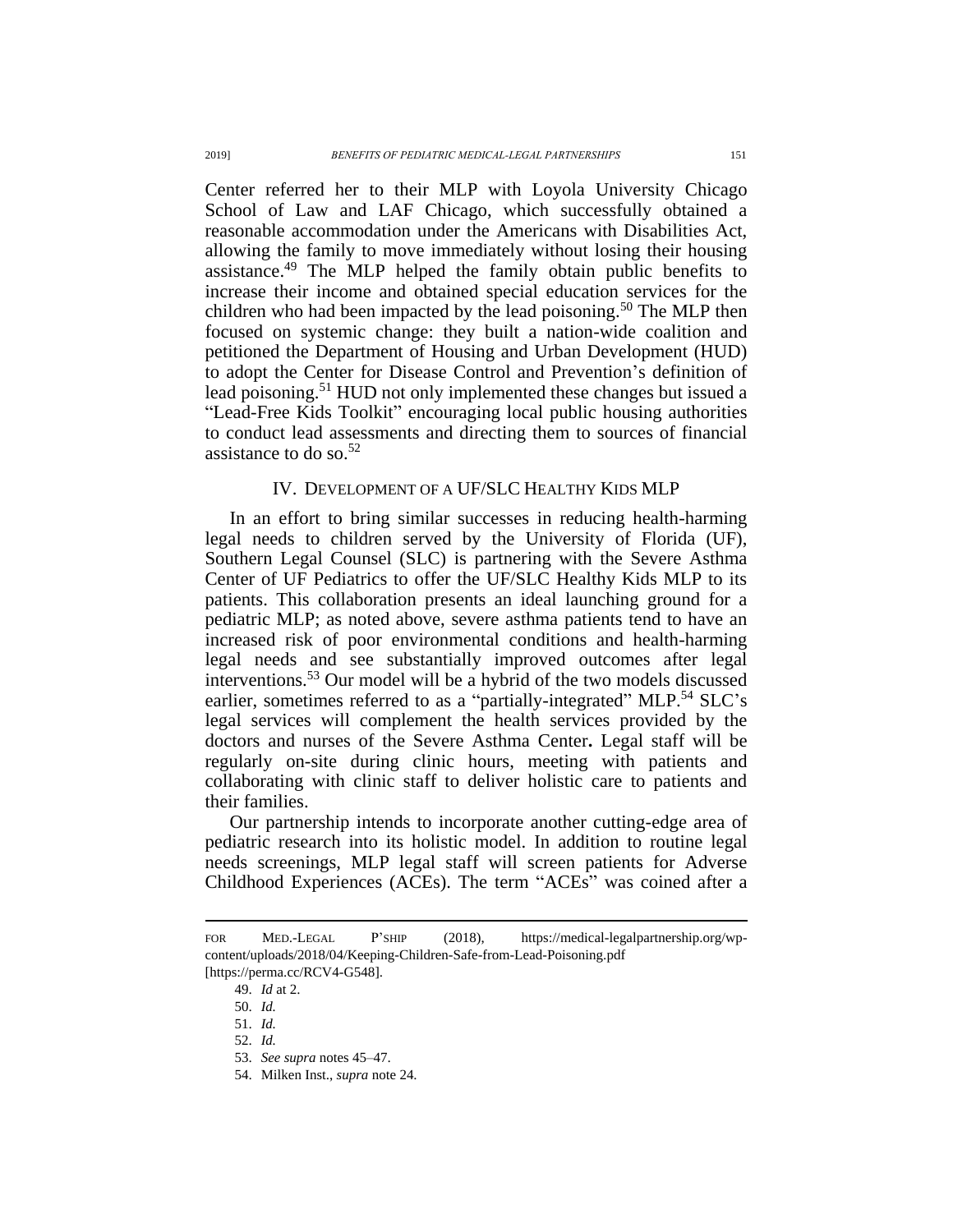1998 study by Dr. Vincent Felitti who found that childhood abuse, neglect, and other sources of trauma are far more common among children than anyone realized—finding that two-thirds of children in the United States have experienced trauma.<sup>55</sup> Trauma occurs when overwhelmingly stressful events undermine a person's ability to cope.<sup>56</sup> Complex trauma stems from exposure to persistent sources of violence, loss, and neglect, such as family disruption related to incarceration, foster care, substance abuse, homelessness, immigration, and a lack of basic necessities.<sup>57</sup>

The ACEs study showed that as the number of ACEs a child has experienced increases, the risk for the following health problems also increases in a strong and graded fashion: COPD, alcoholism, liver disease, heart disease, depression, attempted suicide, illicit drug use, intimate partner violence, STD's, smoking, unintended pregnancies, and fetal death.<sup>58</sup> In addition to the long-term negative health effects discovered in the ACE's study, childhood trauma also has more immediate impacts on brain development and functioning in children.<sup>59</sup> Decades of medical research have demonstrated that cumulative exposure to trauma can alter the child's physical, emotional, cognitive, and social development and inhibit the performance of daily activities such as thinking, reading, and learning. $60$  Children who have been exposed to complex trauma frequently display symptoms of psychological trauma including PTSD, conduct disorders, ADHD, major depression, and others.<sup>61</sup> However, many children who have been exposed to trauma do not exhibit symptoms sufficient to merit diagnosis of a clinically significant disorder, and thus their needs are left unaddressed.<sup>62</sup> By including ACEs in our screening process, one common but overlooked social determinant of health will be added to the list of health-harming legal needs we will address, advocating as needed for trauma-informed services and care for children with severe asthma.

<sup>55.</sup> Vincent J. Felitti et al., *Relationship of Childhood Abuse & Household Dysfunction to Many of the Leading Causes of Death in Adults*, 14 AM. J. PREVENTIVE MED. 245, 245 (1998).

<sup>56.</sup> Lenore C. Terr, *Childhood Traumas: An Outline & Overview*, 148 AM. J. PSYCH. 10 (1991).

<sup>57.</sup> Christina D. Bethell et al., *Adverse Childhood Experiences: Assessing the Impact on Health & School Engagement & the Mitigating Role of Resilience*, 33 HEALTH AFF. 2106, 2106– 07 (2014).

<sup>58.</sup> Felitti et al., *supra* note 55.

<sup>59.</sup> Wendy D'Andrea et al., *Understanding Interpersonal Trauma in Children: Why We Need a Developmentally Appropriate Trauma Diagnosis*, 82 AM. J. ORTHOPSYCHIATRY 187, 187 (2012).

<sup>60.</sup> *Id.*

<sup>61.</sup> *Id.* at 193–94.

<sup>62.</sup> *Id.* at 193.